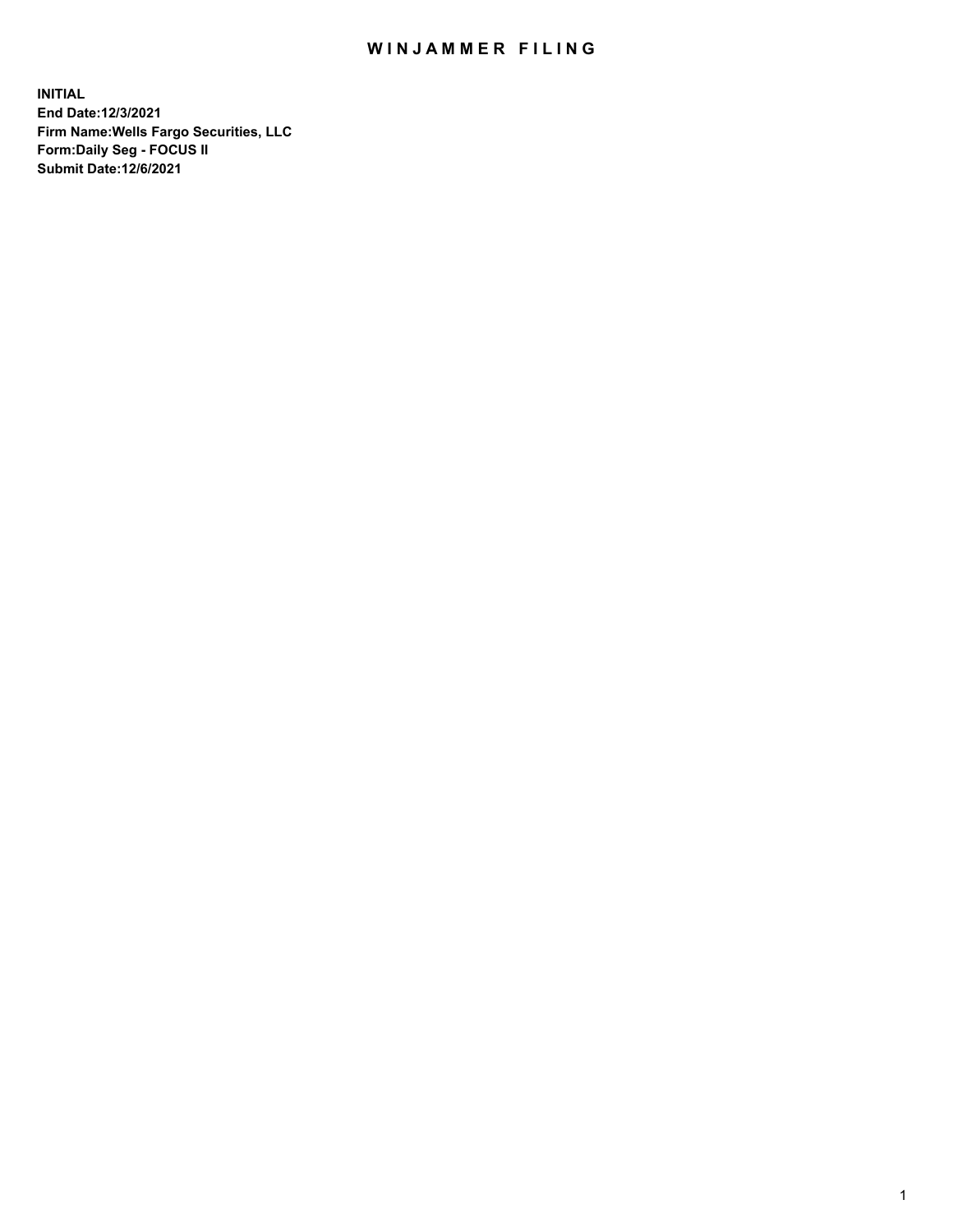**INITIAL End Date:12/3/2021 Firm Name:Wells Fargo Securities, LLC Form:Daily Seg - FOCUS II Submit Date:12/6/2021 Daily Segregation - Cover Page**

| Name of Company                                                                                                                                                                                                                                                                                                                | <b>Wells Fargo Securities LLC</b>                           |
|--------------------------------------------------------------------------------------------------------------------------------------------------------------------------------------------------------------------------------------------------------------------------------------------------------------------------------|-------------------------------------------------------------|
| <b>Contact Name</b>                                                                                                                                                                                                                                                                                                            | <b>James Gnall</b>                                          |
| <b>Contact Phone Number</b>                                                                                                                                                                                                                                                                                                    | 917-699-6822                                                |
| <b>Contact Email Address</b>                                                                                                                                                                                                                                                                                                   | james.w.gnall@wellsfargo.com                                |
| FCM's Customer Segregated Funds Residual Interest Target (choose one):<br>a. Minimum dollar amount: ; or<br>b. Minimum percentage of customer segregated funds required:% ; or<br>c. Dollar amount range between: and; or<br>d. Percentage range of customer segregated funds required between:% and%.                         | 125,000,000<br><u>0</u><br>0 <sub>0</sub><br>0 <sub>0</sub> |
| FCM's Customer Secured Amount Funds Residual Interest Target (choose one):<br>a. Minimum dollar amount: ; or<br>b. Minimum percentage of customer secured funds required:%; or<br>c. Dollar amount range between: and; or<br>d. Percentage range of customer secured funds required between:% and%.                            | 35,000,000<br><u>0</u><br>00<br>0 <sub>0</sub>              |
| FCM's Cleared Swaps Customer Collateral Residual Interest Target (choose one):<br>a. Minimum dollar amount: ; or<br>b. Minimum percentage of cleared swaps customer collateral required:% ; or<br>c. Dollar amount range between: and; or<br>d. Percentage range of cleared swaps customer collateral required between:% and%. | 360,000,000<br><u>0</u><br>0 <sub>0</sub><br>0 <sub>0</sub> |

Attach supporting documents CH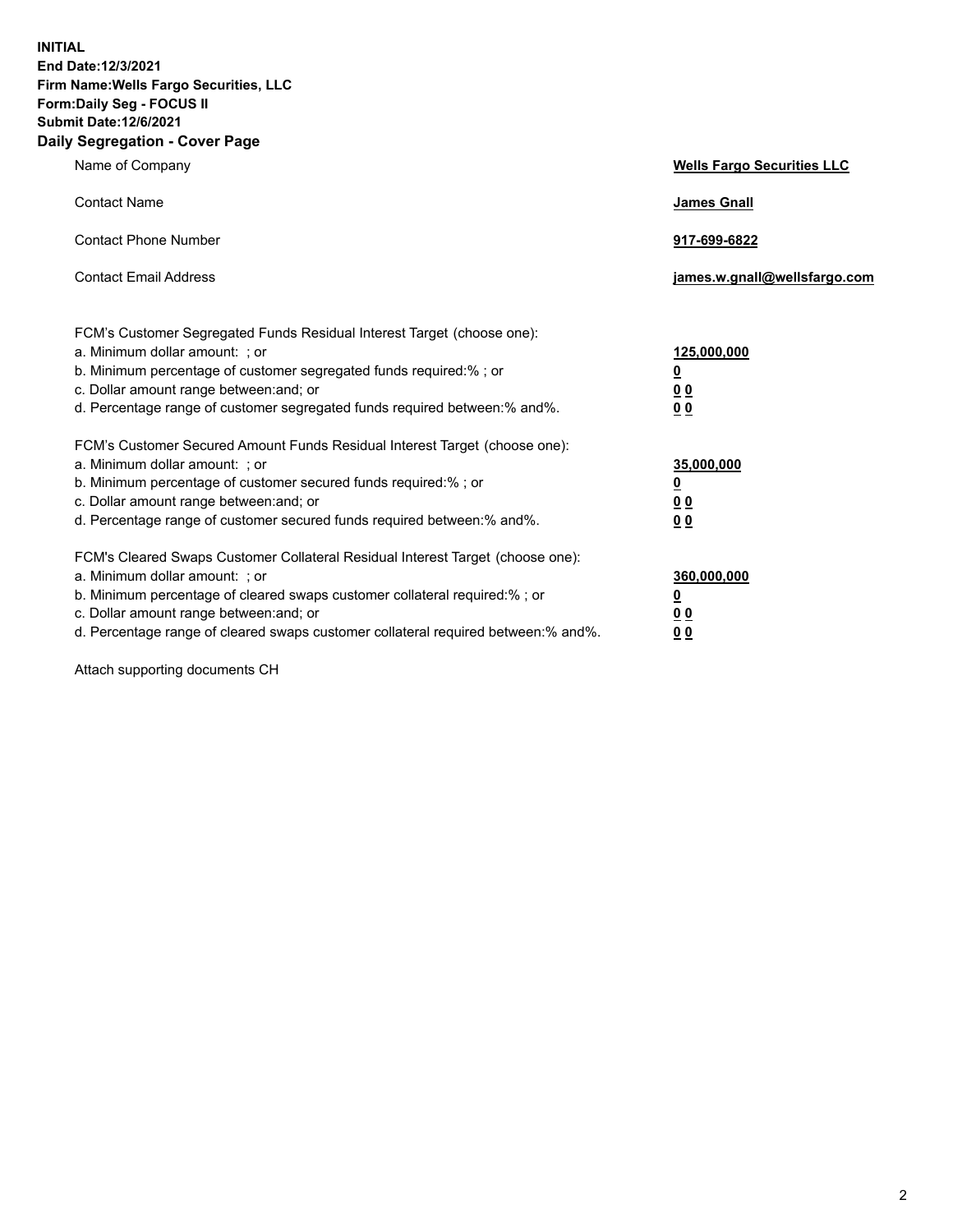**INITIAL End Date:12/3/2021 Firm Name:Wells Fargo Securities, LLC Form:Daily Seg - FOCUS II Submit Date:12/6/2021**

## **Daily Segregation - Secured Amounts**

|     | Foreign Futures and Foreign Options Secured Amounts                                         |                                |
|-----|---------------------------------------------------------------------------------------------|--------------------------------|
|     | Amount required to be set aside pursuant to law, rule or regulation of a foreign            | $0$ [7305]                     |
|     | government or a rule of a self-regulatory organization authorized thereunder                |                                |
| 1.  | Net ledger balance - Foreign Futures and Foreign Option Trading - All Customers             |                                |
|     | A. Cash                                                                                     | 246,043,400 [7315]             |
|     | B. Securities (at market)                                                                   | 195,921,709 [7317]             |
| 2.  | Net unrealized profit (loss) in open futures contracts traded on a foreign board of trade   | 71,092,339 [7325]              |
| 3.  | Exchange traded options                                                                     |                                |
|     | a. Market value of open option contracts purchased on a foreign board of trade              | 3,143 [7335]                   |
|     | b. Market value of open contracts granted (sold) on a foreign board of trade                | $0$ [7337]                     |
| 4.  | Net equity (deficit) (add lines 1. 2. and 3.)                                               | 513,060,591 [7345]             |
| 5.  | Account liquidating to a deficit and account with a debit balances - gross amount           | 7,816,184 [7351]               |
|     | Less: amount offset by customer owned securities                                            | -7,812,187 [7352] 3,997 [7354] |
| 6.  | Amount required to be set aside as the secured amount - Net Liquidating Equity              | 513,064,588 [7355]             |
|     | Method (add lines 4 and 5)                                                                  |                                |
| 7.  | Greater of amount required to be set aside pursuant to foreign jurisdiction (above) or line | 513,064,588 [7360]             |
|     | 6.                                                                                          |                                |
|     | FUNDS DEPOSITED IN SEPARATE REGULATION 30.7 ACCOUNTS                                        |                                |
| 1.  | Cash in banks                                                                               |                                |
|     | A. Banks located in the United States                                                       | 94,692,570 [7500]              |
|     | B. Other banks qualified under Regulation 30.7                                              | 162,185,849 [7520] 256,878,419 |
|     |                                                                                             | [7530]                         |
| 2.  | <b>Securities</b>                                                                           |                                |
|     | A. In safekeeping with banks located in the United States                                   | 173,905,467 [7540]             |
|     | B. In safekeeping with other banks qualified under Regulation 30.7                          | 0 [7560] 173,905,467 [7570]    |
| 3.  | Equities with registered futures commission merchants                                       |                                |
|     | A. Cash                                                                                     | -11,392,478 [7580]             |
|     | <b>B.</b> Securities                                                                        | 87,045,564 [7590]              |
|     | C. Unrealized gain (loss) on open futures contracts                                         | 29,636,934 [7600]              |
|     | D. Value of long option contracts                                                           | 3,143 [7610]                   |
|     | E. Value of short option contracts                                                          | 0 [7615] 105,293,163 [7620]    |
| 4.  | Amounts held by clearing organizations of foreign boards of trade                           |                                |
|     | A. Cash                                                                                     | $0$ [7640]                     |
|     | <b>B.</b> Securities                                                                        | $0$ [7650]                     |
|     | C. Amount due to (from) clearing organization - daily variation                             | $0$ [7660]                     |
|     | D. Value of long option contracts                                                           | $0$ [7670]                     |
|     | E. Value of short option contracts                                                          | 0 [7675] 0 [7680]              |
| 5.  | Amounts held by members of foreign boards of trade                                          |                                |
|     | A. Cash                                                                                     | 16,060,202 [7700]              |
|     | <b>B.</b> Securities                                                                        | 170,064,289 [7710]             |
|     | C. Unrealized gain (loss) on open futures contracts                                         | -15,849,600 [7720]             |
|     | D. Value of long option contracts                                                           | $0$ [7730]                     |
|     | E. Value of short option contracts                                                          | 0 [7735] 170,274,891 [7740]    |
| 6.  | Amounts with other depositories designated by a foreign board of trade                      | $0$ [7760]                     |
| 7.  | Segregated funds on hand                                                                    | $0$ [7765]                     |
| 8.  | Total funds in separate section 30.7 accounts                                               | 706,351,940 [7770]             |
| 9.  | Excess (deficiency) Set Aside for Secured Amount (subtract line 7 Secured Statement         | 193,287,352 [7380]             |
|     | Page 1 from Line 8)                                                                         |                                |
| 10. | Management Target Amount for Excess funds in separate section 30.7 accounts                 | 35,000,000 [7780]              |

11. Excess (deficiency) funds in separate 30.7 accounts over (under) Management Target **158,287,352** [7785]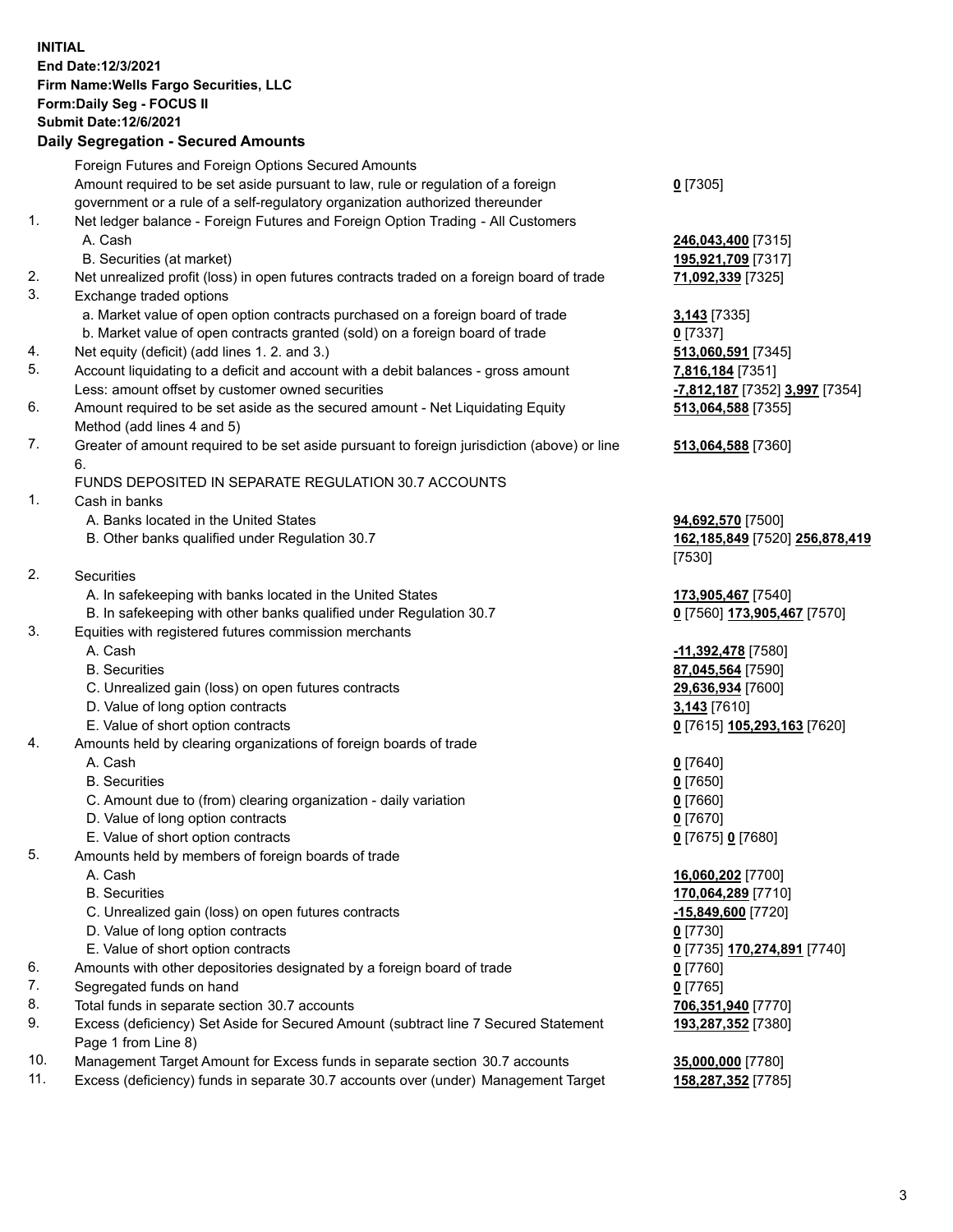**INITIAL End Date:12/3/2021 Firm Name:Wells Fargo Securities, LLC Form:Daily Seg - FOCUS II Submit Date:12/6/2021 Daily Segregation - Segregation Statement** SEGREGATION REQUIREMENTS(Section 4d(2) of the CEAct) 1. Net ledger balance A. Cash **2,338,907,395** [7010] B. Securities (at market) **2,001,494,162** [7020] 2. Net unrealized profit (loss) in open futures contracts traded on a contract market **1,151,142,571** [7030] 3. Exchange traded options A. Add market value of open option contracts purchased on a contract market **1,375,308,163** [7032] B. Deduct market value of open option contracts granted (sold) on a contract market **-1,397,347,690** [7033] 4. Net equity (deficit) (add lines 1, 2 and 3) **5,469,504,601** [7040] 5. Accounts liquidating to a deficit and accounts with debit balances - gross amount **183,449,496** [7045] Less: amount offset by customer securities **-182,738,050** [7047] **711,446** [7050] 6. Amount required to be segregated (add lines 4 and 5) **5,470,216,047** [7060] FUNDS IN SEGREGATED ACCOUNTS 7. Deposited in segregated funds bank accounts A. Cash **160,993,501** [7070] B. Securities representing investments of customers' funds (at market) **665,230,092** [7080] C. Securities held for particular customers or option customers in lieu of cash (at market) **198,003,400** [7090] 8. Margins on deposit with derivatives clearing organizations of contract markets A. Cash **2,975,302,134** [7100] B. Securities representing investments of customers' funds (at market) **199,405,515** [7110] C. Securities held for particular customers or option customers in lieu of cash (at market) **1,803,490,762** [7120] 9. Net settlement from (to) derivatives clearing organizations of contract markets **-24,098,552** [7130] 10. Exchange traded options A. Value of open long option contracts **1,375,308,163** [7132] B. Value of open short option contracts **-1,397,347,690** [7133] 11. Net equities with other FCMs A. Net liquidating equity **0** [7140] B. Securities representing investments of customers' funds (at market) **0** [7160] C. Securities held for particular customers or option customers in lieu of cash (at market) **0** [7170] 12. Segregated funds on hand **0** [7150] 13. Total amount in segregation (add lines 7 through 12) **5,956,287,325** [7180] 14. Excess (deficiency) funds in segregation (subtract line 6 from line 13) **486,071,278** [7190]

- 15. Management Target Amount for Excess funds in segregation **125,000,000** [7194]
- 16. Excess (deficiency) funds in segregation over (under) Management Target Amount Excess

**361,071,278** [7198]